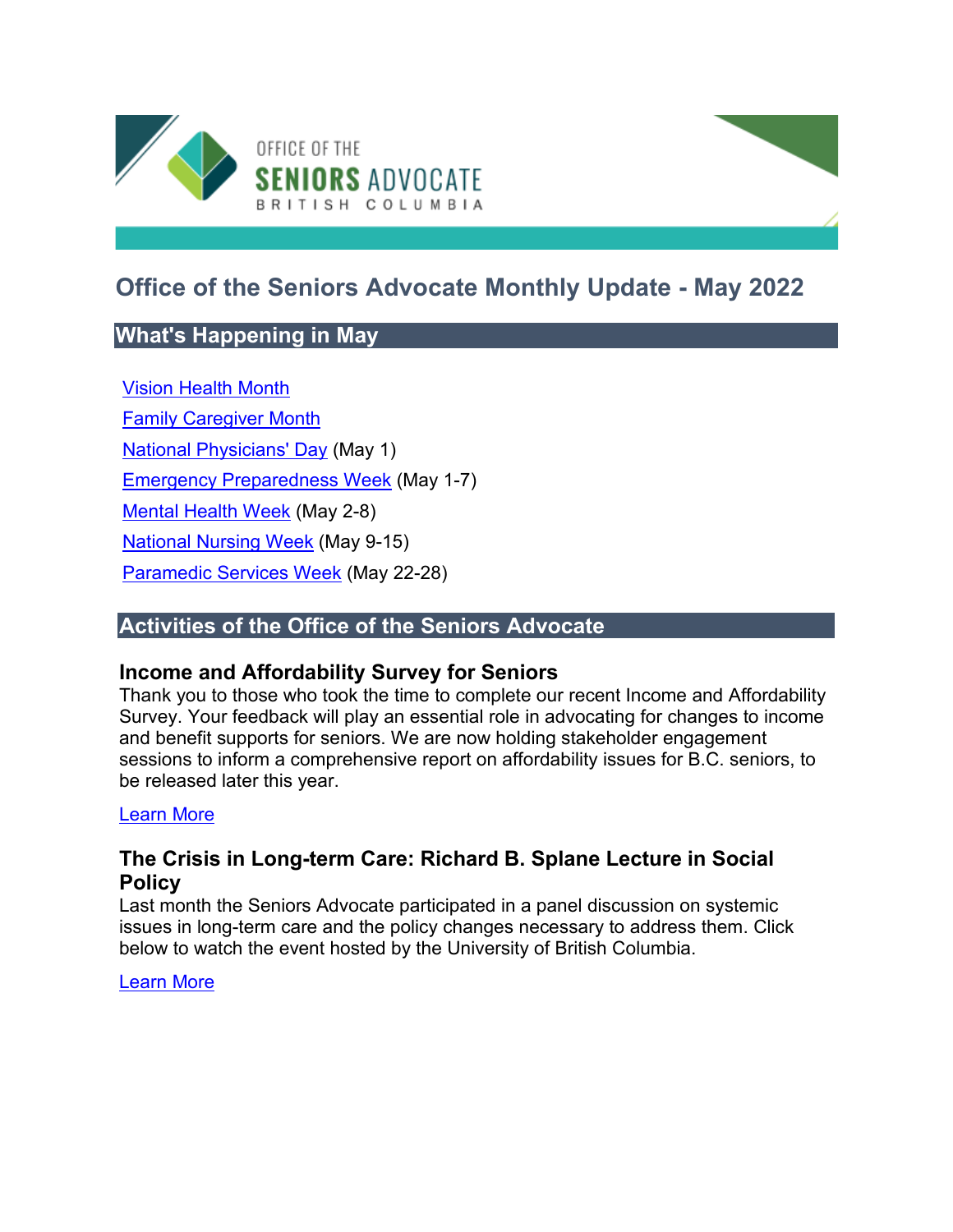# **COVID-19**

### **COVID-19 Rapid Antigen Tests**

Free COVID-19 rapid antigen tests are now available to people of all ages at B.C. pharmacies. No ID is required. The Seniors Advocate urges younger people to protect the seniors in their lives by taking a rapid test before visiting.

#### [Learn More](https://www2.gov.bc.ca/gov/content/covid-19/info/testing)

#### **COVID-19 Boosters**

A second booster, or fourth dose of the COVID-19 vaccine is now being offered to seniors 70+ and Indigenous people 55+. This booster is currently available to longterm care and assisted living residents. Eligible seniors in the community who received their last booster at least six months ago will soon begin receiving invitations via the Get Vaccinated System.

[Learn More](https://www2.gov.bc.ca/gov/content/covid-19/vaccine/booster) 

#### **COVID-19 Restrictions**

Most public health restrictions have now been lifted, including wearing masks in public indoor settings, capacity restrictions on personal gatherings, events, and more. Proof of vaccination is no longer be required to access the majority of businesses, events, and services.

[Learn More](https://www2.gov.bc.ca/gov/content/covid-19/info/restrictions) 

#### **Long-Term Care Update**

Most visiting restrictions have been lifted at long-term care facilities and people who meet the visitation requirements are permitted. Visitors must provide proof of vaccination and a negative rapid antigen test, which may be taken at home up to 48 hours before the visit, or on arrival at the facility.

[Learn More](http://www.bccdc.ca/Health-Info-Site/Documents/Visitors_Long-Term_Care_Seniors_Assisted_Living.pdf) 

#### **Provincial News**

#### **Statements from the Provincial Health Officer and Minister of Health**

The Provincial Health Officer and the Minister of Health release regular statements that can be accessed on the [BC Government News](https://news.gov.bc.ca/) website.

#### **Recent Announcements from the B.C. Government Impacting Seniors**

- April 5, 2022 [B.C. takes next step in COVID-19 response](https://news.gov.bc.ca/releases/2022HLTH0112-000501)
- April 5, 2022 [Parliamentary secretary's statement on National Caregiver Day](https://news.gov.bc.ca/releases/2022HLTH0108-000490)
- April 6, 2022 [Hundreds of new affordable homes for seniors open in Squamish](https://news.gov.bc.ca/releases/2022AG0055-000507)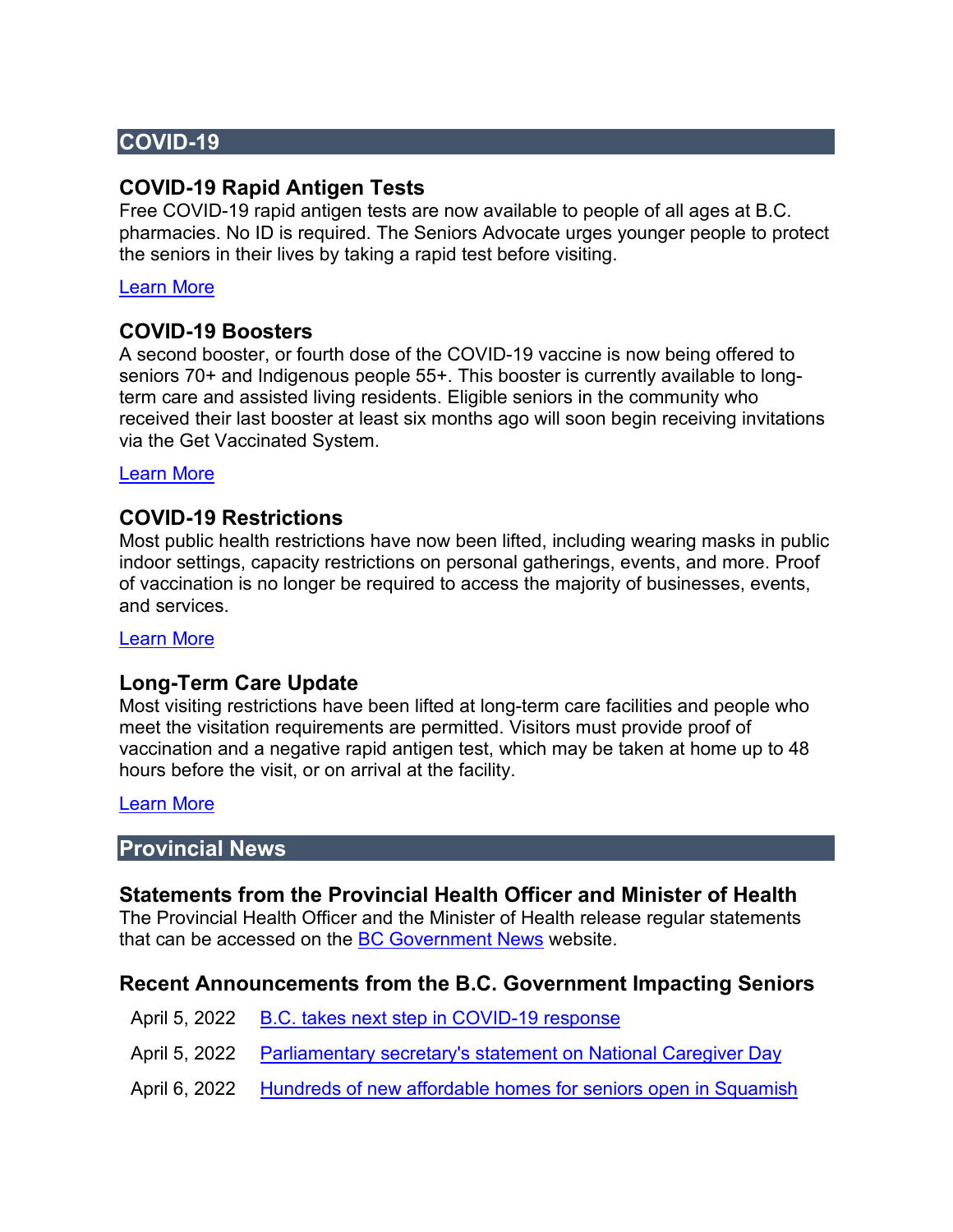April 7, 2022 [B.C. shifts to weekly COVID-19 data reporting](https://news.gov.bc.ca/releases/2022HLTH0116-000522) 

April 19, 2022 [Supporting international nurses into B.C.'s health system](https://news.gov.bc.ca/releases/2022HLTH0120-000589) 

April 22, 2022 90 new long-term care beds coming to Vernon

## **National News**

# **Statements from the Chief Public Health Officer of Canada**

The Chief Public Health Officer of Canada releases regular statements that can be accessed on the [Government of Canada News w](https://www.canada.ca/en/news.html)ebsite.

# **Budget 2022 makes life more affordable for seniors**

The newly released budget from the Government of Canada includes a few perks for seniors. The government will follow through with its plan to implement a 10% increase to OAS for seniors 75+ beginning this July, as well as investments in affordable rental housing, and research into treatment for dementia. Other initiatives include:

- A national dental care plan, which will be expanded to include seniors by 2023
- Expansion of the New Horizons for Seniors Program
- A one-time payment of \$500 to those experiencing housing affordability challenges
- An increase in qualifying expenses of the Home Accessibility Tax Credit and a new
- Multigenerational Home Renovation Tax Credit

#### [Learn More](https://budget.gc.ca/2022/home-accueil-en.html)

# **Recent Announcements from the Federal Government Impacting Seniors**

| April 4, 2022 | Government of Canada announces affordable high-speed Internet<br>to help connect low-income families and seniors                                   |
|---------------|----------------------------------------------------------------------------------------------------------------------------------------------------|
| April 5, 2022 | The Government of Canada highlights National Caregiver Day                                                                                         |
| April 5, 2022 | <b>Statement from the Council of Chief Medical Officers of Health</b><br>(CCMOH) on the importance of staying up to date with COVID-19<br>vaccines |
| April 7, 2022 | Budget 2022: A Plan to Grow Our Economy and Make Life More<br><b>Affordable</b>                                                                    |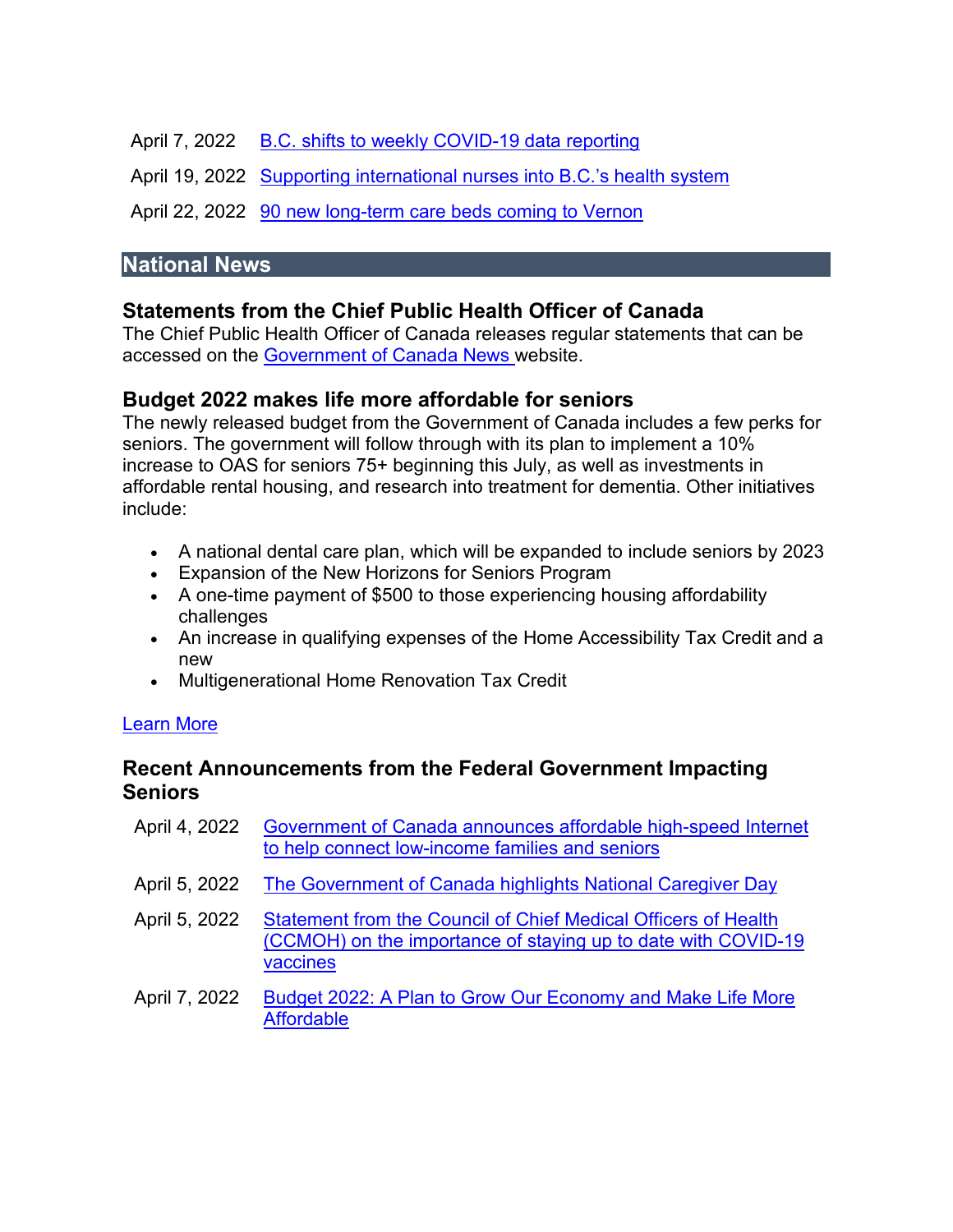- April 19, 2022 [Government of Canada issuing one-time grant payment this week](https://www.canada.ca/en/employment-social-development/news/2022/04/government-of-canada-issuing-one-time-grant-payment-this-week-for-guaranteed-income-supplement-recipients-who-received-pandemic-benefits.html)  [for Guaranteed Income Supplement recipients who received](https://www.canada.ca/en/employment-social-development/news/2022/04/government-of-canada-issuing-one-time-grant-payment-this-week-for-guaranteed-income-supplement-recipients-who-received-pandemic-benefits.html)  [pandemic benefits](https://www.canada.ca/en/employment-social-development/news/2022/04/government-of-canada-issuing-one-time-grant-payment-this-week-for-guaranteed-income-supplement-recipients-who-received-pandemic-benefits.html)
- April 25, 2022 [Government of Canada invests in mental health and distress](https://www.canada.ca/en/public-health/news/2022/04/government-of-canada-invests-in-mental-health-and-distress-centres0.html)  [centres](https://www.canada.ca/en/public-health/news/2022/04/government-of-canada-invests-in-mental-health-and-distress-centres0.html)
- April 25, 2022 [Message from the Minister of Health for National Immunization](https://www.canada.ca/en/health-canada/news/2022/04/message-from-the-minister-of-health-for-national-immunization-awareness-week-april-23-30-2022.html)  [Awareness Week \(April 23-30, 2022\)](https://www.canada.ca/en/health-canada/news/2022/04/message-from-the-minister-of-health-for-national-immunization-awareness-week-april-23-30-2022.html)

## **Current Issues and Resources**

## **Property Tax Deferment Program**

Did you know that you may be eligible to defer your property taxes? Property tax deferment is a low interest loan program that helps qualified B.C. homeowners pay the annual property taxes on their principal residence. People 55+, surviving spouses of any age, and persons with disabilities may be eligible for the program. Applications open in early May.

#### [Learn More](https://www.seniorsadvocatebc.ca/current-issues/property-tax-deferment-program/)

## **F.A.S.T. Track – Innovation Summit for Seniors Transportation**

This virtual event, taking place on May 12th, is the culmination of F.A.S.T. Track – a national initiative supporting transportation innovation, led by HelpAge Canada and delivered by CanAge and O'Hara Aging + Accessibility. Be part of a cross-country conversation connecting government officials, leaders in transportation and aging, community organizations and members of the general public to share ideas, knowledge and discuss the findings of Canada's first-ever snapshot of seniors' transportation.

#### [Learn More](https://bc.healthyagingcore.ca/training-events/fast-track-innovation-summit-seniors-transportation-may-12th-2022)

## **Senior Peer Counselling of British Columbia**

Community seniors organizations across the province are eligible to receive free training for their volunteers through Senior Peer Counselling of B.C. Volunteers who are 55+ and interested in the well-being of aging adults can receive training to become seniors peer counsellors. These volunteers provide peer counselling services to seniors in their community suffering from depression and isolation.

#### [Learn More](https://spcbc.ca/)

### **Recent Research**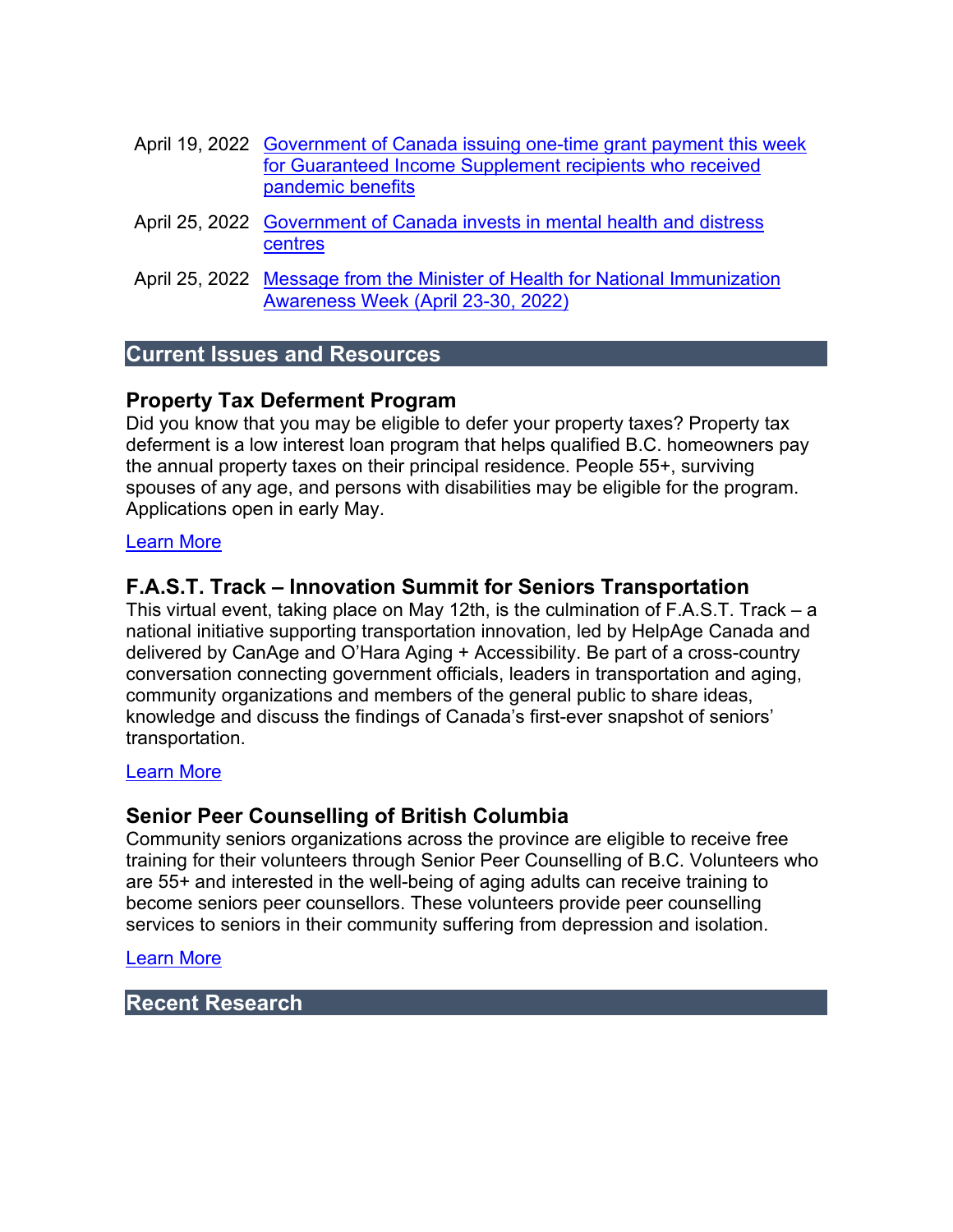# **Do home adaptation interventions help to reduce emergency fall admissions? A national longitudinal data-linkage study of 657,536 older adults living in Wales (UK) between 2010 and 2017**

(British Geriatrics Society, Oxford University Press)

Falls are common in older people, but evidence for the effectiveness of preventative home adaptations is limited. This study aims to determine whether a national home adaptation service, Care&Repair Cymru (C&RC), identified individuals at risk of falls occurring at home and reduced the likelihood of falls.

[Learn More](https://www.ncbi.nlm.nih.gov/pmc/articles/PMC8753038/pdf/afab201.pdf) 

# **How Residents' Quality of Life are Represented in Long-Term Care Policy: A Novel Method to Support Policy Analysis**

(Journal of Long-Term Care)

In one's final years, quality of life (QoL) is a fundamental desire. In Canada, a publicly-funded long-term care (LTC) system is governed provincially through multiple policies about housing and care provision. A pan-Canadian research team investigated federal and provincial policies' influence on the QoL of older people living in residential LTC in four provinces: British Columbia, Alberta, Ontario, and Nova Scotia.

[Learn More](https://journal.ilpnetwork.org/articles/10.31389/jltc.79/) 

## **The Future of Virtual Care for Older Ethnic Adults Beyond the COVID-19 Pandemic**

#### (JMIR Publications)

The COVID-19 pandemic has fundamentally changed how Canadians access health care. Although it is undeniable that the rapid adoption of virtual care has played a critical role in reducing viral transmission, the gap in equitable access to virtual care remains pervasive for Canada's aging and ethnocultural minority communities. Existing virtual care solutions are designed for the English-speaking, health-literate, and tech-savvy patient population, excluding older ethnic adults who often do not see themselves reflected in these identities.

#### [Learn More](https://www.jmir.org/2022/1/e29876)

### **Does physical exercise improve the capacity for independent living in people with dementia or mild cognitive impairment: an overview of systematic reviews and meta-analyses**

#### (Aging and Mental Health)

A summary of existing systematic reviews which assessed the effects of physical exercise on activities of daily living, walking, balance and visual processing in people with dementia or mild cognitive impairment. In this overview of systematic reviews